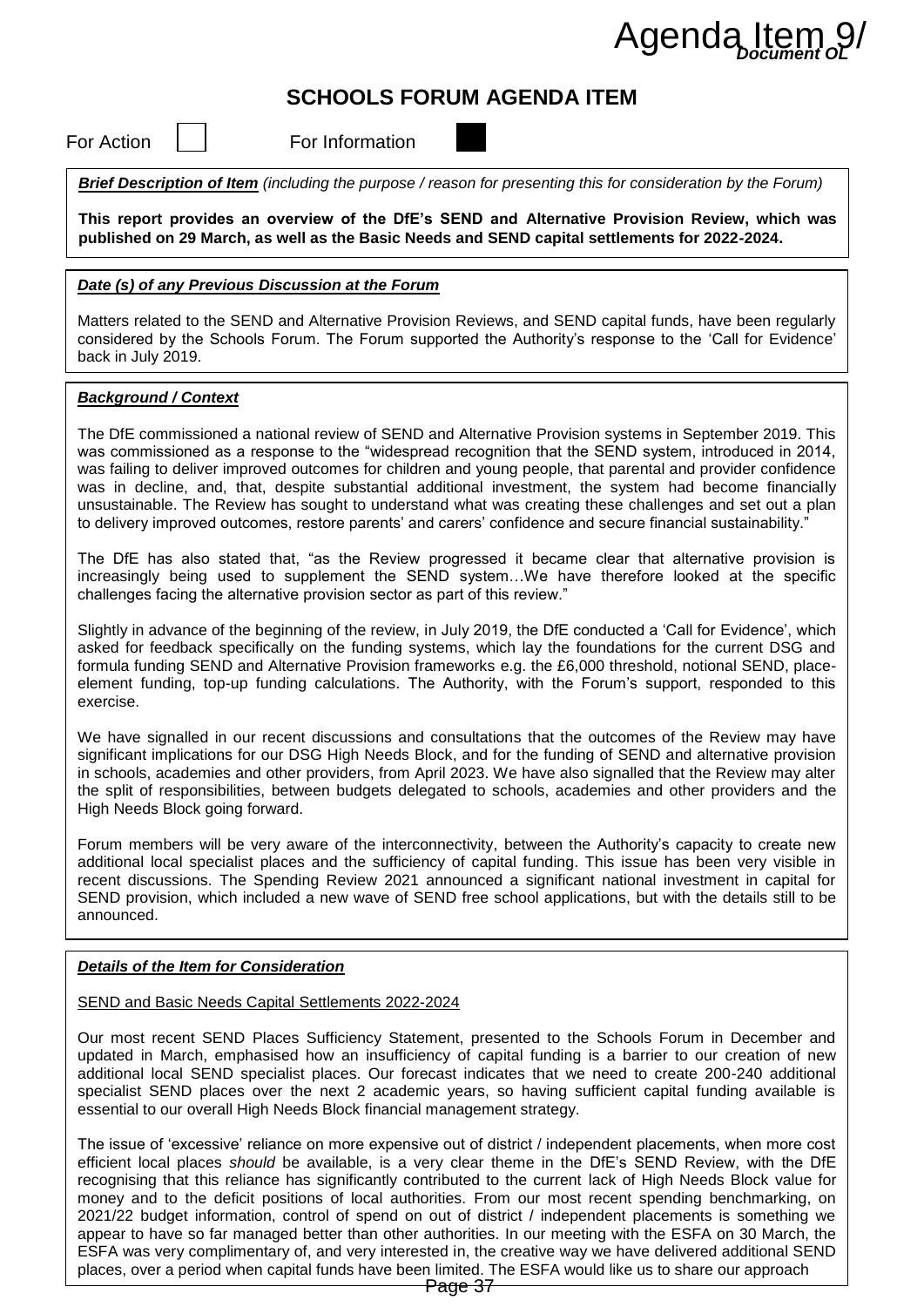# *Details of the Item for Consideration*

with other authorities. Whilst we will continue to be creative however, our financial pressure is building in this area.

Basic Needs and SEND capital settlements were announced by the DfE on 29 March.

SEND Capital was announced as follows:

- Bradford was allocated £2.144m in 2021/22 (0.71% of the national total of £300m)
- 2022/23 allocation is £5.311m (0.77% of the national total of £690m)
- 2023/24 allocation is £6.806m (0.91% of the national total of £750m)

Basic Needs Capital was announced as follows:

- Bradford was allocated £2.857m in 2021/22 (0.38% of the national total of £747m)
- 2022/23 allocation is £0.344m (0.07% of the national total of £528m). *This allocation was already announced.*
- 2023/24 allocation is £9.231m (1.24% of the national total of £746m)
- 2024/25 allocation is £0 (from a national total of £195m)

Combined, these settlements give us:

- £5.655m of capital in 2022/23
- £16.037m of capital in 2023/24

Regarding the new wave of special school free schools, the SEND Review document states that applications will be focused on authorities that have High Needs Block deficits. We take the understanding that this is because these authorities currently (and typically) are more heavily reliant on more expensive independent placements and require additional local places to relieve this pressure. Such an approach to free school applications would however, exclude Bradford. This will not help our management of our High Needs Block going forward. This is point that we made strongly to the ESFA in our meeting on 30 March and is point that we must continue also to strongly make directly to the DfE, including in our response to the consultation.

SEND and Alternative Provision Review – Financial Implications

The Review document was published on 29 March. It is available here: <https://www.gov.uk/government/consultations/send-review-right-support-right-place-right-time>

The deadline for responses is 1 July. Further consultation (especially on funding mechanisms), as well as a 'delivery plan' for how changes will be implemented, will be published by the DfE later in 2022. The extent to which the Review will affect the 2023/24 DSG budget setting and formula funding cycle is currently unclear.

The summary below does not seek to cover the full extent of the document and does not cover all proposals. We have identified and highlighted areas of review that are likely to have direct financial implications for the Dedicated Schools Grant, as well as for the budgets of schools, academies and other providers.

- The Review focuses very strongly on supporting (improving) the inclusion of children and young people with additional needs in mainstream settings, and on universal provision / early intervention to support their needs. The Review aims to reduce the use of / reliance on EHCPs, as well and on specialist places (when needs can be appropriately met in mainstream). In driving this, and in seeking greater consistency, there will be clearer guidance on what providers must do (what responsibilities they have within universal provision) and when and in what circumstances to use the EHCP and alternative provision routes of support. There will be new national SEND standards, covering early years to post 16, which set out how needs are to be identified and assessed, how agencies work together, what provision is appropriate for different types of needs, the processes for accessing support, standards for co-production and for communication, as well as for transitions. There will also be a new national SENCO qualification.
- One of the clear cross-cutting aims of the Review is to reduce the use, as well as the cost, of independent / non-maintained placements, where local more cost efficient places should be available. This appears to have been assessed by the DfE as one of the main factors behind the recent growth of DSG deficits.
- The Review focuses very strongly on alternative provision. The DfE proposes that all authorities create and distribute an alternative provision specific budget within their High Needs Blocks. This budget would be separated into 3 tiers (mainstream; time limited; transitional), with a focus on universal provision and early intervention. Authorities will to be required to allocate this alternative provision budget in accordance with a local plan. Alongside this, alternative provision funding will be managed on a multi-year basis, with the link broken between funding and provider numbers on roll (potential for multi-year fixed budgets).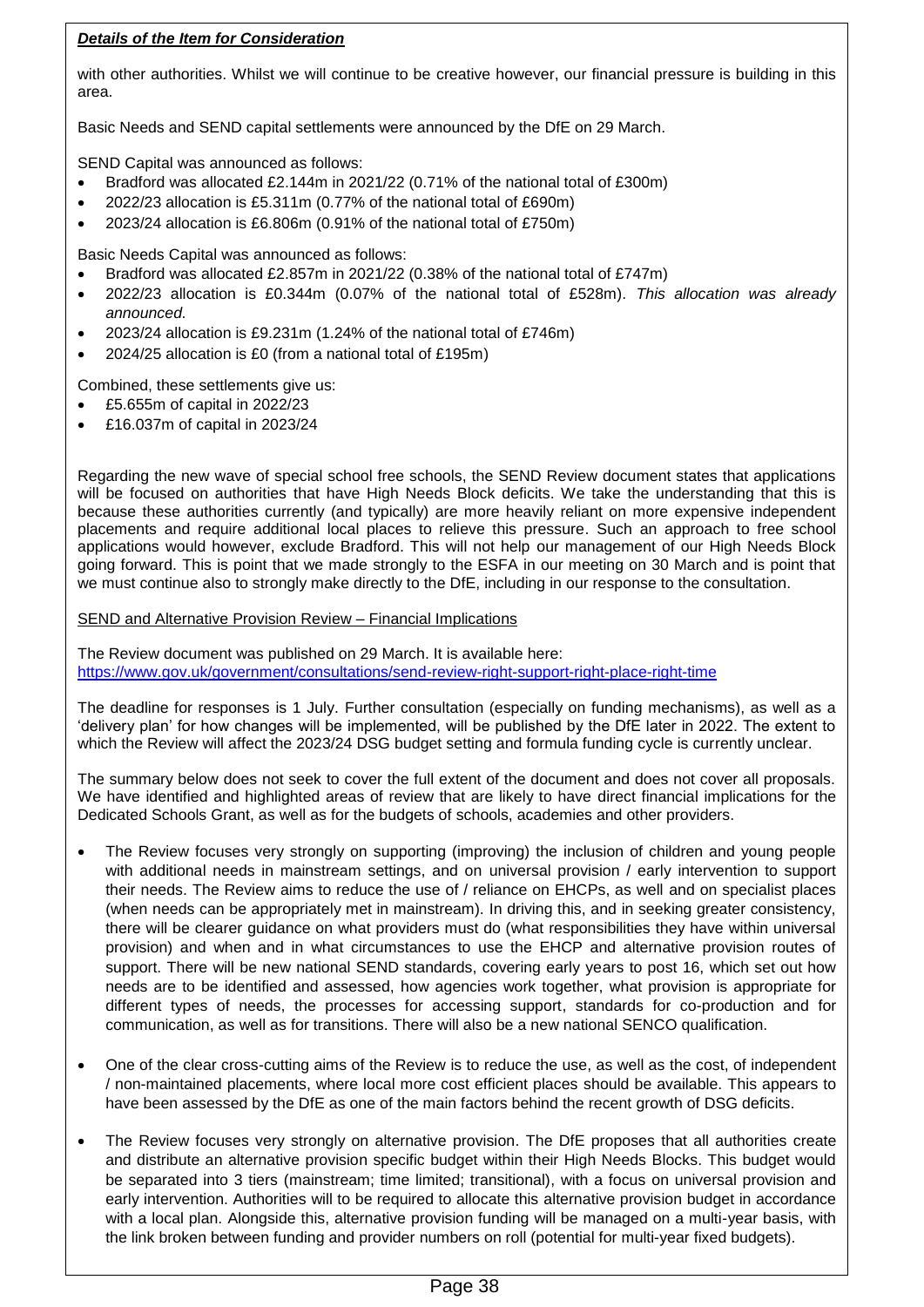### *Details of the Item for Consideration*

- As a consequence of these focuses, there may develop a greater 'tension', than present now, between the allocation of the High Needs Block in support of (non-statutory) early intervention and (statutory) SEND and AP provision. The clear expectation from the DfE is that early intervention, supported mostly by the funds within the Schools Block, but as well as by the High Needs Block, will reduce the need for spend on statutory support, and will also help to reduce the escalation of needs to higher levels of spend. Authorities generally then will need to more closely consider and to monitor the balance of High Needs Block funding and the success of this strategy. Specifically, in Bradford, we do not currently allocate High Needs Block funding to non-statutory alternative provision. The Review is likely to require us to re-shape our spending in this area, and the addition of non-statutory early intervention spending may produce greater financial pressure on our High Needs Block in the future. However, this will need to be assessed 'in the round' once all the details of the changes and requirements have been set out.
- In seeking consistency, and to ensure / improve the appropriateness of funding levels, the Review proposes to introduce a national framework for the banding of SEND top-up funding (price tariffs), with this framework matched to levels of need and types of education provision. This potentially moves the high needs funding system towards a national funding formula. This will be a particularly complicated change to achieve, however, but may have significant implications for all providers that access top-up funding. Quite significantly, the Review suggests that non-maintained / independent provisions will be brought into this national system. Also significantly, the DfE wishes to bring early years into national funding frameworks. This may then have implications for the Early Years Block, the Early Years Single Formula Funding and for Early Years SEND Inclusion Fund.
- The Review proposes significant additional DfE scrutiny and accountability mechanisms via local funding agreements (linked to a local inclusion plan), new Local SEND Partnerships and via Regions Groups - on the way authorities plan and manage their High Needs Blocks and their SEND support and Alternative Provision, with a clear focus on improving value for money and outcomes for children and young people. There appears to be significantly greater potential for authorities to be directed on (or for the DfE to intervene to control) High Needs Block spending, where approaches are deemed to represent poor value for money and / or are not achieving improved outcomes for children and young people. This additional scrutiny appears to be an extension, in part, of the DfE's current Safety Value programme, where some authorities in deficit have received additional funding, but only following scrutiny and following the agreement of a recovery plan containing conditions regarding change of practice.
- The Review seeks to encourage a greater level of commissioning of provision within regions, rather than by individual authorities, especially for Further Education.
- The Review seeks to improve and to more standardise EHCP assessment processes, with multiple aims, including to improve the speed of assessment.
- The DfE states that the Review recognises that education, health and social care need to work together effectively. New Local SEND Partnerships will be established, which will bring together education, health and social care, alongside a clearer definition of responsibilities and a set of national standards. The DfE also states that analysis will be commissioned, to better understand the support that children and young people with SEND need from the health workforce, so that meeting these needs is a focus in health workforce planning. The Review also states that the DfE will mandate the use of local multi-agency assessment and placement panels.
- As expected, the DfE has confirmed that it is looking closely at the 'key levers' of the national Place-Plus funding system. The Review document as published however, has little information, which enables us to judge what changes might be made (and when) or to assess their impact. Further consultation is to come.
	- The DfE confirms that it is looking at the appropriateness of the 'threshold' (element 2) set at a value of £6,000. Any change in this threshold will have implications for the DSG, as well as for the budgets of all providers. We assume that the DfE is also closely reviewing the value of placeelement funding, which is received by specialist settings.
	- $\circ$  The DfE confirms that a standardised calculation of Notional SEND budgets will be implemented, at a point in the future, for mainstream primary and secondary schools and academies. This is an extension of the hard National Funding Formula, and may be implemented over the same longerterm timescale. Prior to this, the DfE will provide closer guidance to authorities on how Notional SEND budgets should be determined.